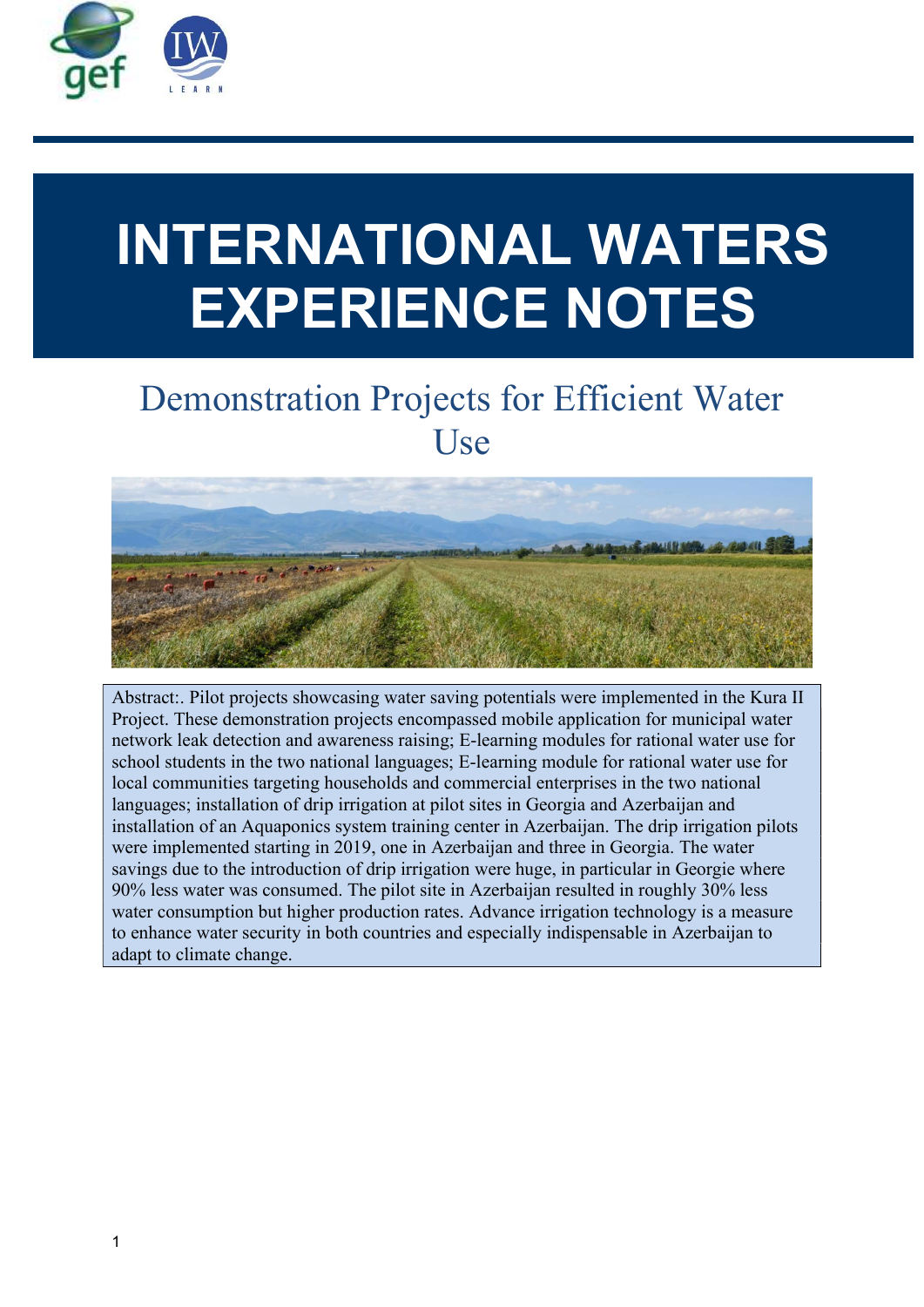### Demonstration Projects for Efficient Water Use

Experience of the GEF – sponsored

# UNDP GEF/IW: Kura II: Advancing IWRM across the Kura river basin through implementation of the transboundary agreed actions and national plans

GEF- ID: 5325

# PROJECT DESCRIPTION

UNDP-GEF Kura II Project was developed to address the priority needs in the ministerially endorsed Strategic Action Plan (SAP) through implementation of the SAP and national Integrated Water Resources Management (IWRM) Plans to strengthen and harmonize coordinated conjunctive transboundary ground and surface water management. It comprised five components: Support for institutional governance protocols; professional development and capacity building for water managers across sectors; stress reduction measures in critical areas; stakeholder education and empowerment; and, enhanced science for governance.

One component was the implementation of pilot projects showcasing water saving potentials. These demonstration projects encompassed:

- Mobile application for municipal water network leak detection and awareness raising
- E-learning modules for rational water use for school students in the two national languages
- E-learning module for rational water use for local communities targeting households and commercial enterprises in the two national languages
- Installation of drip irrigation at pilot sites in Georgia and Azerbaijan
- Installation of an Aquaponic system training center in Azerbaijan

The drip irrigation pilots were implemented starting in 2019, one in Azerbaijan and three in Georgia. While the Georgian sites had already irrigation infrastructure, the Jafarkhan site in Azerbaijan was previously not used for agriculture activities. The Georgian sites were already irrigated to cultivate onions and potatoes.

# THE EXPERIENCE

#### Issue

Irrigation plays an important role in Azerbaijan. The vast majority of water is abstracted for irrigation purposes. Azerbaijan faces the situation that water runoff originates far away from irrigation areas, which makes water transport necessary. Losses are significant in the irrigation sector. Losses during water transport account for approximately 1/3 and losses in the distribution system account for 2/3 of the total sum of losses. This is partly attributable to poor equipment and a lack of incentives to use water efficiently.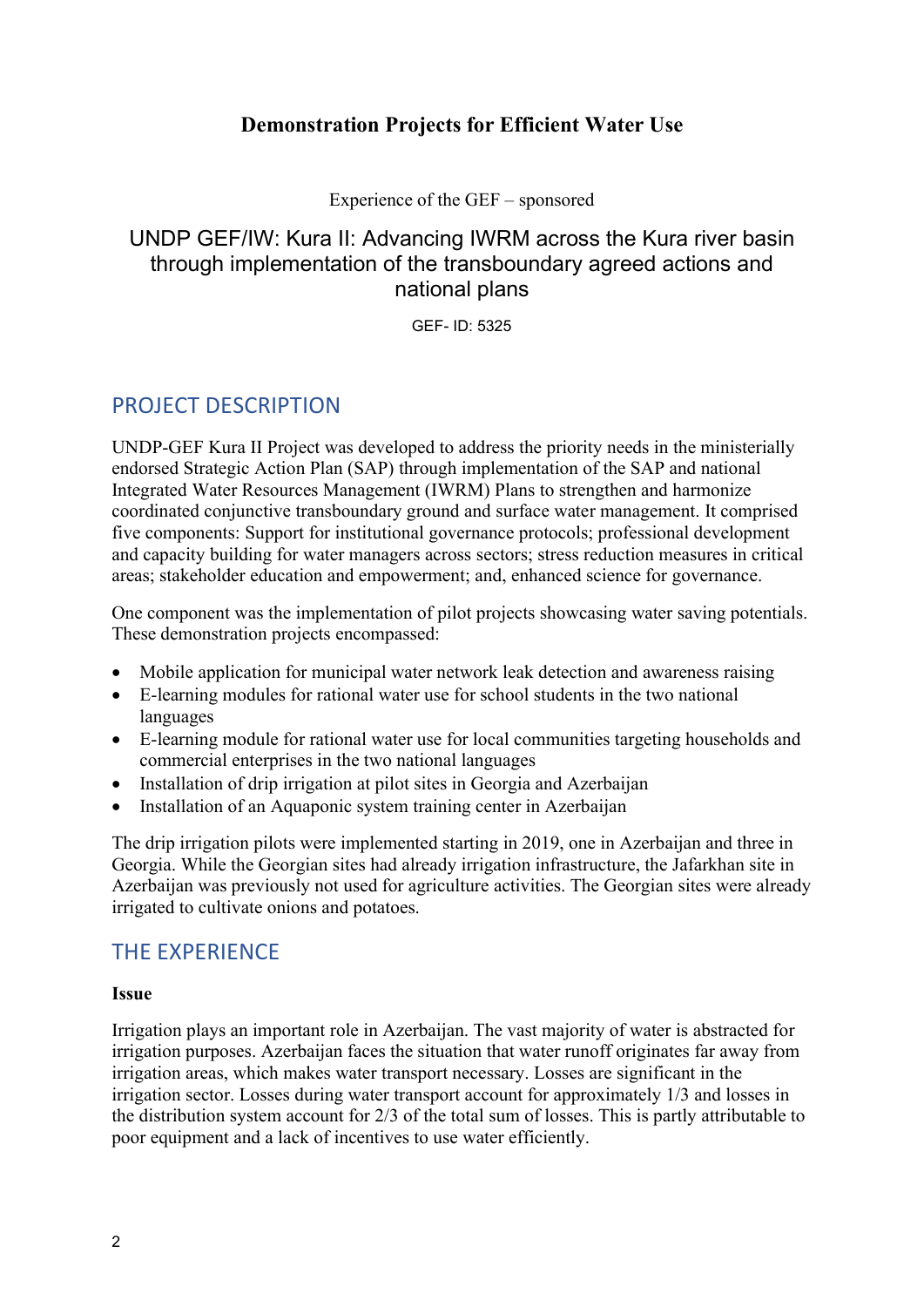Water efficiency is at a low level in Georgia and the agricultural sector faces technical and socio-economic problems. Support for irrigation was nearly non-existing resulting in outdated infrastructure. Canals are not equipped with lining, irrigation schemes are poorly managed and traditional flood or furrow irrigation prevails. At present, rehabilitation works of channels and pumping stations have taken an intense course in Georgia. Georgian Amelioration Ltd. is currently supported by international donor organizations like World Bank, IFAD, ORIO, etc. However, the programs mainly focus on infrastructure development while farmers still prefer their traditional irrigation techniques.

The agricultural sector faces also a generation problem in Georgia. The young generation has no interest in farming with the consequence that young farmers are an exception. The average age of farmers tends to become older and leads to an unhealthy age structure. Young people leave the countryside and agricultural skills are lost. In addition, the agriculture sector is confronted with a competition through imported and cheap products from Turkey.

Although water losses are recognised as a problem in both countries, water use efficiency is deficient for a long time, especially in Georgia where measures addressing farmers have not yet emerged to counter the problem. One main reason for low water use efficiency is the lack of incentives to save water.

In Georgia, the current tariff system is guided by the Decree #2 "On the Amelioration Service Tariff" of February 1, 2011 of the Georgian National Energy and Water Supply Regulatory Commission. This Decree defines the cost of irrigation of 1 ha agricultural land to 75 GEL. This tariff does neither account for the amount of irrigation water used and neglects the fact that the financial outcome of 1 ha irrigated land depends on the crops. The tariff structure does not encourage farmers to use water efficiently. The most important aspect is that farmers must achieve a minimum profit of 75 GEL for each ha irrigated land to compensate costs, which decouples payment from efficient use. The water tariff focuses on the size of land cultivated. Crops with a high water demand and high yield are considered equal with crops with low water consumption. Farmers saving water are not promoted compared to farmers without any interest in water savings. Thus, efficient irrigation techniques are not promoted.

The Tariff Council of the Republic of Azerbaijan controls prices for water. At present, the prices were calculated taking into account abstraction of water from the sources and transport to the consumers. The economic situation of farmers, prices for the agricultural products and the overall economic situation in the country were reflected in the decision as well and led to the lowest possible tariff. The discounted tariff for 1000 m3 of irrigation water supplied to Water Users Associations, municipalities, and agricultural water users was approved to be 0.5 Manat. The low value is not an incentive to invest in water saving measures.

#### Addressing the issue

In recent years, World Bank financed rehabilitation projects were performed in irrigation systems in Azerbaijan. Among other lining of canals was a primary measure. Lining can be seen as a step to reduce seepage water losses and indirectly evaporation losses due to higher flow velocities. More advantages lining brings about are a reduced cross section needed to transport the same flow compared to unlined canals, reduced costs for maintenance, reduced erosion, more accurate hydraulic calculation of flow which is supportive for better gate operation.

Lining, however, only accounts for roughly 1/3 of the losses in irrigation schemes. Improving the service of water provision to farmers should be accompanied with improvements of the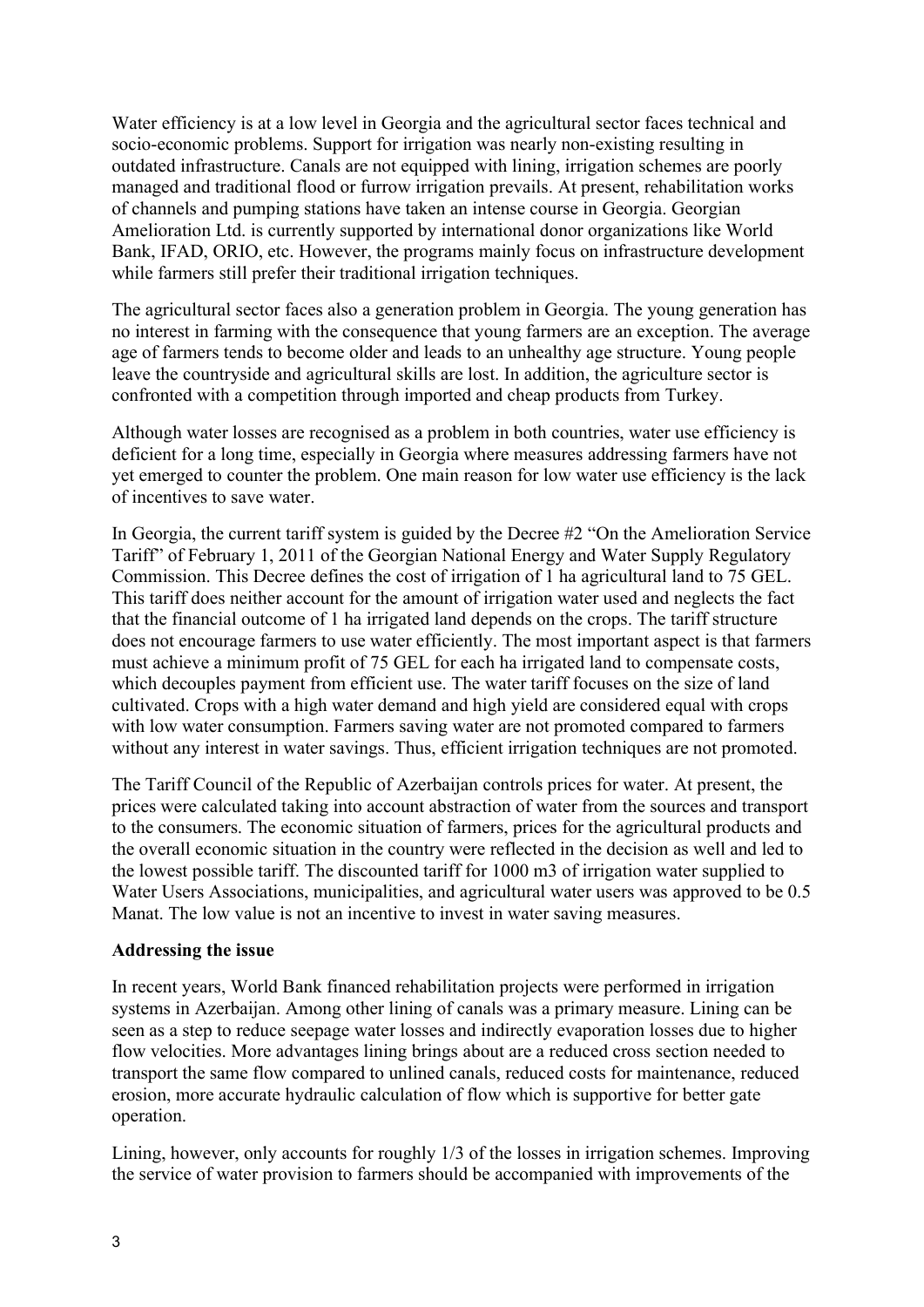farmer's ability to irrigate more efficiently. Currently, irrigation is largely performed by flood or furrow irrigation. This is the most inefficient irrigation technique. Water soaks into the soil but can also evaporate or run off. The amount of water is difficult to dose and water is not only applied where it is needed. In the light of a larger variability of flow and expected longer dry spells in the future, a higher irrigation performance will be one of the pillars for more water use efficiency.

At present, sprinkler or drip irrigation is not often used in Azerbaijan and hardly found in Georgia. Only few areas in Azerbaijan are equipped with advanced irrigation techniques, predominantly by private companies. Thus, experience in the countries is still limited, standards are not yet set and capacity building of WUAs and farmers is required.

A second gap is related to the operation of advanced irrigation techniques. While drip irrigation is pretty forgiving of errors in design and installation, the amount of water irrigated is quite sensitive. By far the largest loss of crops and thus productivity and efficiency is the direct result of improper irrigation scheduling.

Therefore, the introduction of drip irrigation and the improvement of irrigation scheduling is considered key to improving low water use efficiency. The installation of the Aquaponic system training center in Azerbaijan to promote and disseminate the use of this modern technique for the integration of fish culture with hydroponic plant production in a recirculating setup. This system has 89 to 99% water use efficiency.

The Kura II project started with pilot areas. Design and installation need careful planning and should consider equipment which is available in the country. Training accompanying the implementation looked into a) how to select the equipment, b) how to design the dimensions and c) how to install it and finally d) how to operate the system including irrigation scheduling.

The drip irrigation pilots were implemented starting in 2019, one in Azerbaijan and three in Georgia. While the Georgian sites had already irrigation infrastructure, the Jafarkhan site in Azerbaijan was previously not used for agriculture activities. The Georgian sites were already irrigated to cultivate onions and potatoes. This means that a comparison with/without drip irrigation was not possible at all locations.

Drip irrigation or trickle irrigation provides water at very low rates through small diameter plastic pipes to the fields where it drips slowly onto the soil. The plastic pipe or emitter or dripper is designed to deliver flow rates between 2 to 20 litre per hour. The advantage of drip irrigation is that only the rooted part of the soil is wetted. Water savings occur due to reduced evaporation losses, no surface runoff and reduced percolation losses. According to FAO water use efficiency with drip irrigation can reach more than 90%. The Aquaponics training center was installed in April 2021 at the premises of one of the active NGOs in Azerbaijan and a training of trainers was conducted to NGO's team on the operation of the aquaponic system. IDEA NGO will organize a series of training courses for local farmers on the use of Aquaponics system to widely disseminate this advanced technique.

# RESULTS AND LEARNING

#### Summary of work and outputs

Water savings in the drip irrigation pilot sites in Georgia were huge. 90% at the Ruisi site with onions and 75% with potato at the Tsalka site. Water savings at the Jarfarkhan site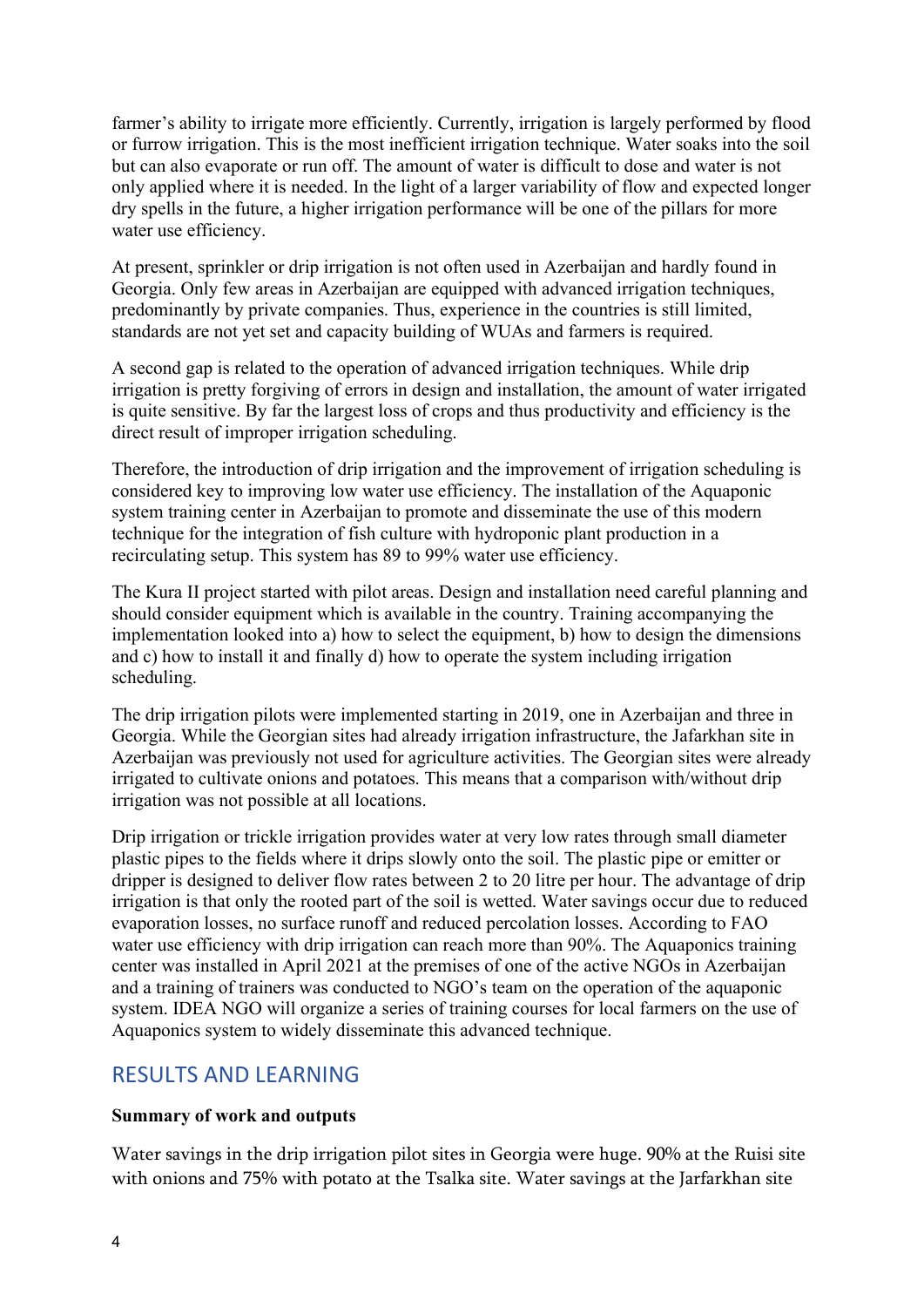in Azerbaijan were in the range of 30% and revealed 20% higher production rate per m<sup>3</sup> of water supplied. The figures may not be fully representative since the comparison is based on only two years so that hydrological conditions during these given years may have impacted on the water needs and thus on water savings and production.

However, drip irrigation is regarded as the most efficient irrigation method and FAO estimates water savings potentials of approximately 50% (Perry, 2017). Changing from traditional to hi-tech (drip) irrigation has a number of implications.

- Water saved is released to other users
- More production is achieved per unit of water
- Maintenance is regularly required to prepare the fields with the emitters
- Water accounting is recommended to enable the evaluation of water savings
- Training in the use of a drip irrigation system
- Interrow cropping is difficult or even impossible without destroying emitters

The water released to other users offers opportunities that are not possible otherwise. The opportunities enable downstream riparians to use the water for their own purposes, which must be included in a benefit-cost analysis. One central advantage to stakeholders is the possibility to tailor the amount of water required so that the optimal soil moisture is kept and losses are minimized. Water accounting in order to evaluate water savings is required to inform future investments.

Awareness on the value of water in general and sustainable use in particular are pillars for efficient water use. The Kura II project embarked on and supported strategies in terms of awareness raising in two ways:

- Mobile application for municipal water network leak detection and awareness raising
- E-learning modules for rational water use

The leak detection is based on crowd sourcing in which leaks are reported by everybody who detects one. Instead of only a few specialists that try to find leaks in a water supply network, everybody can contribute, which in turn multiplies opportunities to find a leak by many times. An app was developed that can be downloaded. The Hydro-Heroes Water Saving App is an opportunity to empower stakeholders to report water leakages from their mobile phones directly to the municipal water companies and learn about conserving water in the process. It is like "Pokemon Go, but saving the world, one drop at a time". The app is targeted for youth aged 14-35, but can be used by anyone to report leakages using mobile phones and geolocation, linking in to the on-line system that municipal water companies currently have.

# REPLICATION

The Implications on crop yield and water use efficiency in Azerbaijan with the effect of drip irrigation can be concluded as the following: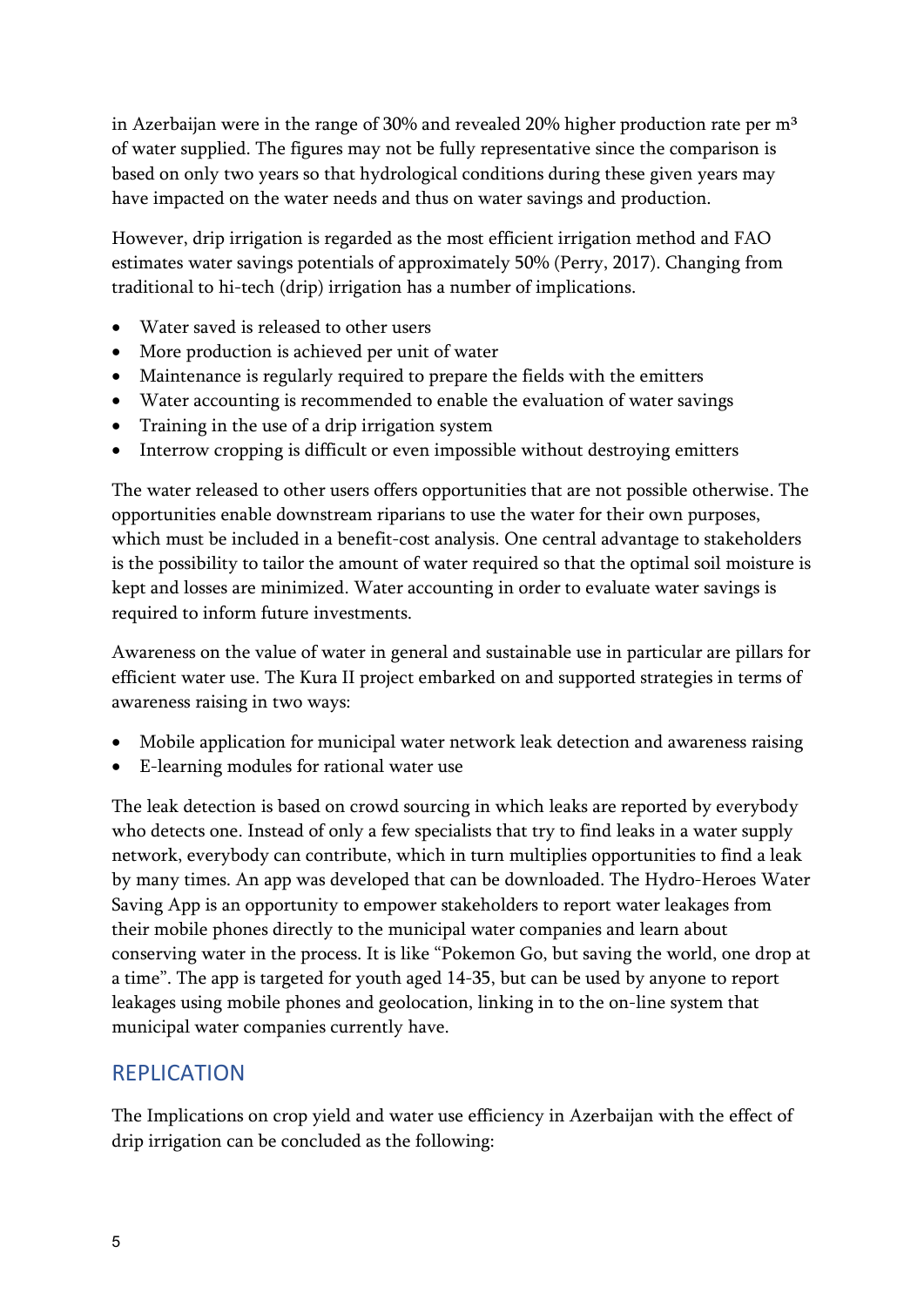The Aran regions is considered most important for agricultural development in Azerbaijan. The Jafarkhan (Saatli district) pilot site is located within this region. The deficit season, which is characterised by higher potential evaporation rates than precipitation, covers almost the entire year and calls for the necessity of year-round irrigation. High water deficits and thus low to zero crop yields are unavoidable without irrigation. Water deficits and in turn irrigation demand can be summarized for the Aran region as the following:

- Assuming a water efficiency of 30%, the Aran region requires
	- o 13,200 m<sup>3</sup>/ha/a for cotton in order to compensate expected annual water deficits.
	- $\circ$  Rice cultivation would require up to 18,600 m<sup>3</sup>/ha/a.
	- $\circ$  Potato and vegetable up to 12,100 m<sup>3</sup>/ha/a.
	- $\circ$  Barley and oats result in the lowest values with 6,800 m<sup>3</sup>/ha/a.
- With drip irrigation and assuming a water efficiency of 90%, the Aran region requires
	- o Cotton 4,400 m<sup>3</sup>/ha/a in order to compensate expected annual water deficits.
	- $\circ$  Rice up to 6,200 m<sup>3</sup>/ha/a.
	- $\circ$  Potato and vegetable up to 4,030 m<sup>3</sup>/ha/a.
	- $\circ$  Barley and oats 2,250 m<sup>3</sup>/ha/a.

The water savings are a strong argument for replicating the pilot projects.

The Implications on crop yield and water use efficiency in Georgia with the effect of drip irrigation can be concluded as the following:

All regions in the countries, which seem suitable for large-scale agriculture, have a deficit season, which is characterised by higher potential evaporation rates than precipitation. The risk of annual water deficits and thus low crop yields without irrigation is high but varies largely with the crop type. The Alazani and Rustavi/Lower Kartli region are target areas for replication of drip irrigation. Considering drip irrigation, observations at the pilot sites have shown that up to 90% could be saved compared to traditional flood or furrow irrigation.

# **SIGNIFICANCE**

The agricultural sector is by far the largest water consumer in both countries and outstrips all other water consuming sectors. Improving water use efficiency in the agricultural sector is key to improve water use efficiency in the countries. The economic opportunities that that become possible through the water savings will reach an important amount and help improve environmental flow and can be seen as a significant adaptation to climate change.

# **REFERENCES**

UNDP-GEF Kura II Project: https://kura-river.org/